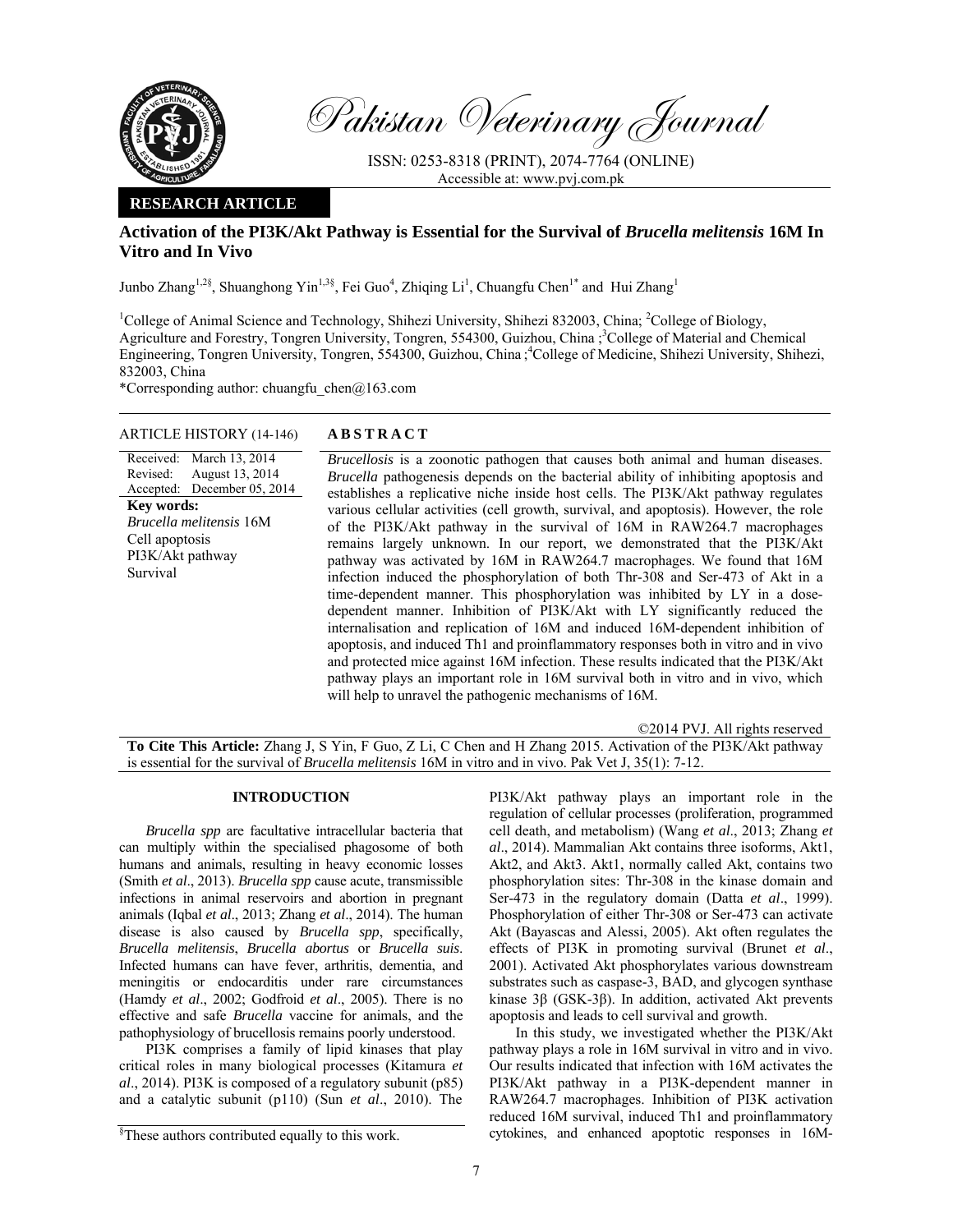infected RAW264.7 macrophages. Furthermore, inhibition of PI3K activation in vivo protected mice against 16M infection.

## **MATERIALS AND METHODS**

**Mice:** Eight-week-old female BALB/c mice were purchased from the Experimental Animal Centre of Academy of Military Medical Science (Beijing, China).

**Cell culture:** RAW264.7 macrophages were obtained from the Type Culture Collection of the Chinese Academy of Sciences (Shanghai, China) and were cultured in Dulbecco's Modified Eagle's Medium supplemented with 10% fetal bovine serum. The RAW264.7 cells were cultured at 37°C under humidified  $5\%$  CO<sub>2</sub> conditions.

*Brucella* **infection:** To analyse the effect of LY (a competitive inhibitor of the ATP binding site of PI3K; PI3K/AKT inhibitor) on 16M internalisation, RAW264.7 cells in 6-well plates were pre-treated with LY  $(20 \mu M)$  at 37 °C for 1 h and then infected with 16M at a 50:1 MOI (multiplicity of infection) for 30 min and 45 min. Cells were washed twice with medium and then incubated in DMEM with gentamicin (30  $\mu$ g/ml) for 45 min to kill any remaining extracellular and adherent bacteria. The infected cells were washed three times with PBS and lysed, and the live 16M were enumerated by plating on TSA plates. To determine the effect of LY on 16M intracellular growth, infections of RAW264.7 cells were performed at an MOI of 50 for 4, 12, and 24 h either in the absence or presence of LY  $(20 \mu M)$ . The cell lysis and plating procedures were the same as for the analysis of 16M internalisation. At 24 h postinfection, the levels of IFN-γ and IL-12 in the supernatants were detected using an ELISA Quantikine Mouse kit (R&D Systems).

**MTT assay:** RAW264.7 cells were cultured in 96-well plates ( $6 \times 10^4$  cells/ml) and were washed three times with PBS. RAW264.7 cells were treated with LY (10, 20, 40, 80 µM) for the experiment groups and 0.1% dimethyl sulfoxide (DMSO) (Sigma, USA) for the control group, and RAW264.7 cells were cultured at 37°C in a humidified 5% CO2 incubator prior to assessment for cell viability using an MTT assay (Sigma). MTT (50 µl/well) was added, and RAW264.7 cells were incubated at 37°C for 4 h. Then, the supernatants were removed, and 100 µl of DMSO was added to each well. Optical density was measured by eluting the dye with DMSO, and the OD570 was determined.

**Assessment of apoptosis:** The rates of apoptosis were evaluated using an Annexin V-EGFP Apoptosis Detection Kit (Bestbio, Shanghai). Annexin V/PI double-positive staining and fluorescence intensity measurements were performed on RAW264.7 cells. The rates of apoptosis were determined using a FASC Aria II flow cytometer (BD Biosciences).

**Western blot analysis:** To determine the p-Akt (Ser473/Thr308) expression in RAW264.7 macrophages, cells were lysed in ice-cold RIPA lysis buffer for 30 min and centrifuged at 12,000 rpm for 25 min at 4°C. The protein was boiled for 7 min, and 20  $\mu$ l of sample was subjected to

12% SDS-PAGE. The protein was electrotransferred onto a nitrocellulose membrane (Bio-Rad) at 200 mA and 20 V for 1 h. Unbound sites on the membrane were blocked with 2% BSA in borate-buffered saline for 1 h at 37°C. After washing three times with TBST buffer for 30 min, the membrane was incubated overnight at 4°C with a 1/1000 dilution of specific primary antibodies raised against Akt, p-Akt (Ser473/Thr308), Bax, or Bcl-2 purchased from Cell Signaling Technology (Beverly, MA). The membrane was incubated with goat anti-rabbit IgG for 1 h at 37°C. Bound conjugate was visualised with ECL (Thermo Fisher Scientific, USA).

**16M infection in mice:** Female BALB/c mice (7-8 weeks) (n=10) were injected i.p. with 20 mg/kg/day LY dissolved in DMSO/1×PBS buffer (diluent, 1:1;  $v/v$ ), and the control group (n=10) received diluent only. For the survival model, daily treatment of BALB/c mice with LY started 5 days before logarithmically dividing 16M were injected i.p. At 3 and 6 days postinfection, the mice were euthanised, and spleens were removed aseptically. The spleens were collected aseptically for quantitation of bacterial CFU, and the spleens were weighed. The suspensions were diluted in sterile saline and plated onto TSA. The plates were incubated at 37°C, and the number of CFU was counted after three days. At 6 days postinfection, the levels of IFN-γ and IL-12 in the blood of mice were detected as previously described.

**Statistical analysis:** Student's t-test was used for comparisons among different groups. P<0.05 was considered statistically significant.

#### **RESULTS**

**Cell viability is inhibited by LY294002 in a concentration-dependent manner:** We determined the cell viability using MTT assay with a PI3K/Akt inhibitor, LY. RAW264.7 macrophages were treated with LY for 24 h at a range of concentrations. The results demonstrated that the LY inhibitor can inhibit cell viability, and the inhibitory effect was in a concentration-dependent manner (Fig. 1). In addition, LY at a concentration of 20 µM had no apparent effect on cell viability.

**16M activates the PI3K/Akt pathway:** We initially tested whether 16M could regulate the PI3K/Akt pathway. We analysed the induction of Akt phosphorylation at 30 min, 1 h, 2 h, 4 h, 8 h, 12 h, and 24 h. As shown in Fig. 2A, 16M induced the phosphorylation of Akt at threonine 308 and serine 473 between 30 min and 4 h postinfection, and the amount of phosphorylated Akt was visible at 30 min postinfection and peaked at 1 h postinfection (Fig. 2A). At 8, 12, and 24 h postinfection, the phosphorylation of Akt was similar to basal levels. The results showed that 16M infection resulted in the enhanced transient phosphorylation of Akt protein.

We further investigated whether Akt phosphorylation is regulated by PI3K inhibition in 16M-infected cells by treating cells with LY, an inhibitor of PI3K. LY inhibited the phosphorylation of the Akt protein in a dose-dependent manner (Fig. 2B), and without changing the Akt protein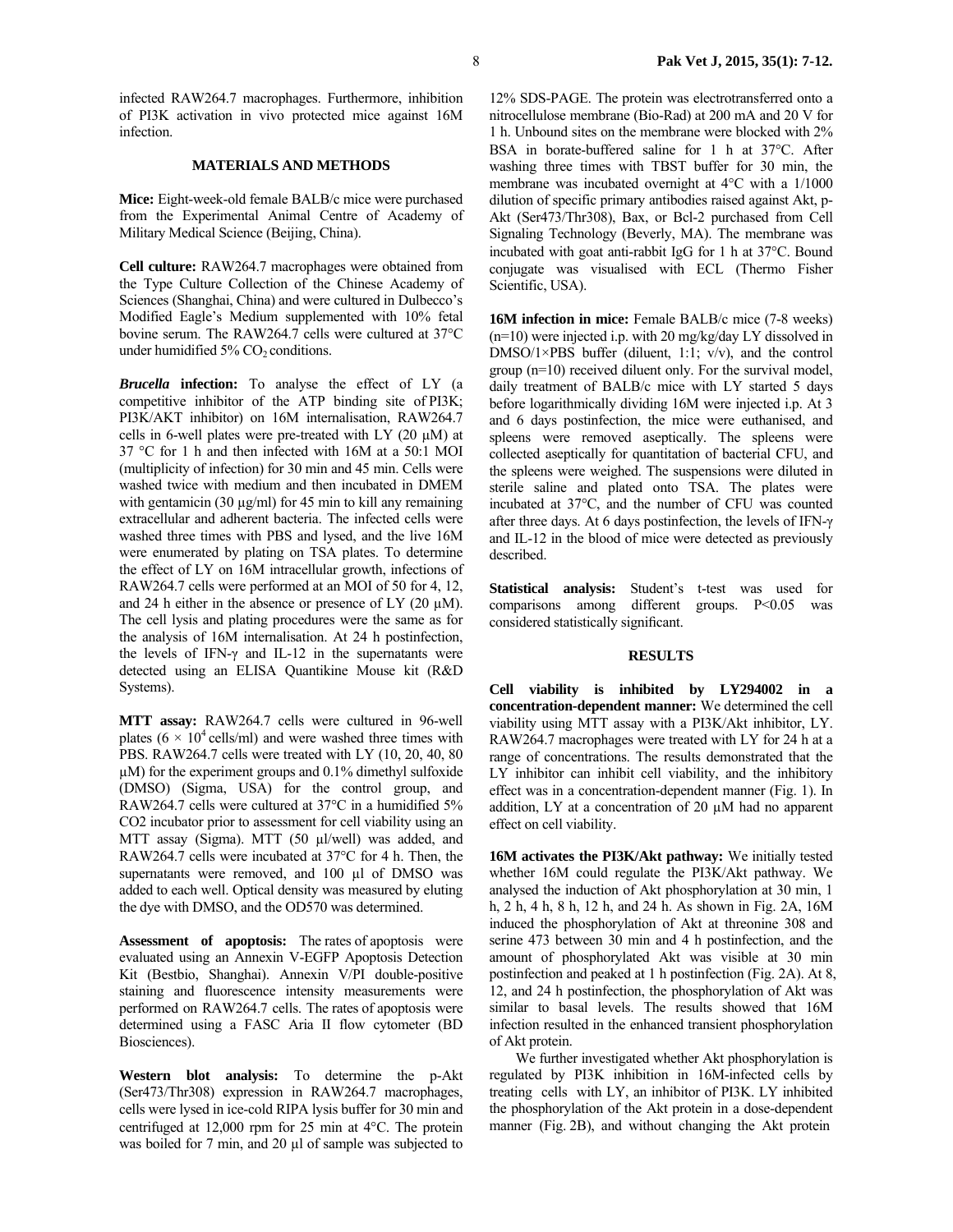

**Fig. 1:** The viability of RAW264.7 cells was inhibited by LY in a concentration-dependent manner. The cell viabilities of LY in 40 and 80 µM were significantly different from those of the DMSO group (\*P<0.01).



**Fig. 2:** Infection with 16M activates the PI3K/Akt pathway in RAW264.7 macrophages. (A) RAW264.7 cells were left uninfected or infected with 16M at an MOI 50:1 for the indicated time periods. The levels of phosphorylation of Akt (Ser473/Thr308) were analysed using Western blotting. The amounts of β-actin were assessed to monitor the equal loading of protein extracts. (B) RAW264.7 cells were pre-incubated with inhibitor LY (1, 10, and 20  $\mu$ M) for 1 h and then infected with 16M at a MOI 50 for 1 h. Inhibition of 16M-induced Akt phosphorylation by treatment with LY is shown.



**Fig. 3:** Evaluation of the 16M internalisation and intracellular growth inhibited by LY. RAW264.7 macrophages were infected with 16M as a control. Bacterial internalisation (A) and bacterial intracellular growth (B) were determined after different infection times. Significant differences between the number of 16M for the LY-treated macrophages and the controls are indicated as follows: \* P<0.01.

levels. After treatment with 20 µM LY, phosphorylation of Akt was blocked entirely. These results showed that 16M activated the Akt protein.

**The PI3K/Akt pathway inhibits 16M infection in RAW264.7 macrophages:** We next evaluated whether inhibition of the PI3K/Akt pathway affected 16M internalisation and intracellular growth. At 30 min postinfection, a significant reduction (75%) in the amount of 16M internalisation was observed inside the LY-treated cells compared to that of the control cells (P<0.01), and similar results were obtained at 45 min post-infection (Fig. 3A). For the intracellular replication assay, at 4 h post-infection, a 1.20-log decrease  $(P<0.01)$  was observed in the bacterial CFU representing 16M replication inside of the LY-treated macrophages compared with that of the control cells. At 24 h post-infection, the decrease inside of the LY-treated macrophages was even greater (2.13-log; P<0.01; Fig. 3B). These results show that inhibition of the PI3K/Akt pathway inhibits the 16M internalisation and intracellular growth in RAW264.7 macrophages.

**Inhibition of PI3K/Akt induces apoptotic responses in 16M-infected cells:** The PI3K/Akt pathway was inhibited by preincubating cells with LY for 1 h prior to 16M infection for 4 h, 12 h, and 24 h. The apoptotic rate of the 16M-infected LY-treated cells had a range of 8.3 to 24.3 %, the 16M-infected untreated cells had a range of 2.4 to 6.3 %, and the mock-infected cells had a range of 2.7 to 7.2% (Fig. 4A).

To investigate whether either anti-apoptotic Bcl-2 or pro-apoptotic Bax expression can be mediated by the PI3K/Akt pathway in 16M-infected cells, we next examined the protein expression levels of Bcl-2 and Bax at 24 h postinfection. When the PI3K/Akt pathway was inhibited by LY, 16M induced protein expression of Bax and inhibited expression of Bcl-2 (Fig. 4B). In addition, changes in mRNA levels and changes in protein expression of Bcl-2 and Bax were similar (data not shown). It is conceivable to confirm that the PI3K/Akt pathway indeed plays a role in apoptosis in 16M-infected cells. These results indicate that inhibition of the PI3K/Akt pathway enhances 16Mdependent apoptosis in RAW264.7 macrophages.

**Inhibition of the PI3K/Akt pathway induces a cytokine response in 16M infected RAW264.7 macrophages:** To determine to the role of the PI3K/Akt pathway involved in the production of IFN-γ and IL-12 in RAW264.7 macrophages, RAW264.7 cells were preincubated for 1 h with 20  $\mu$ M LY and then infected with 16M for 12 and 24 h. The levels of IFN-γ and IL-12 were assessed in the supernatants of the 16M-infected LY-treated macrophages (Fig. 5). At 12 and 24 h, the 16M-infected LY-treated macrophages produced significantly higher levels of IFN-γ and IL-12 than the 16M-infected cells (P<0.01; Fig. 5). The results showed that LY could induce Th1 and proinflammatory responses in 16M-infected macrophages.

**Inhibition of PI3K/Akt pathway protects mice from 16M infection:** To further evaluate whether inhibition of the PI3K/Akt pathway could protect BALB/c mice from 16M infection, administration of LY for 5 days before injecting an LD100 dose  $(4.6 \times 10^8 \text{ CFU})$  of 16M significantly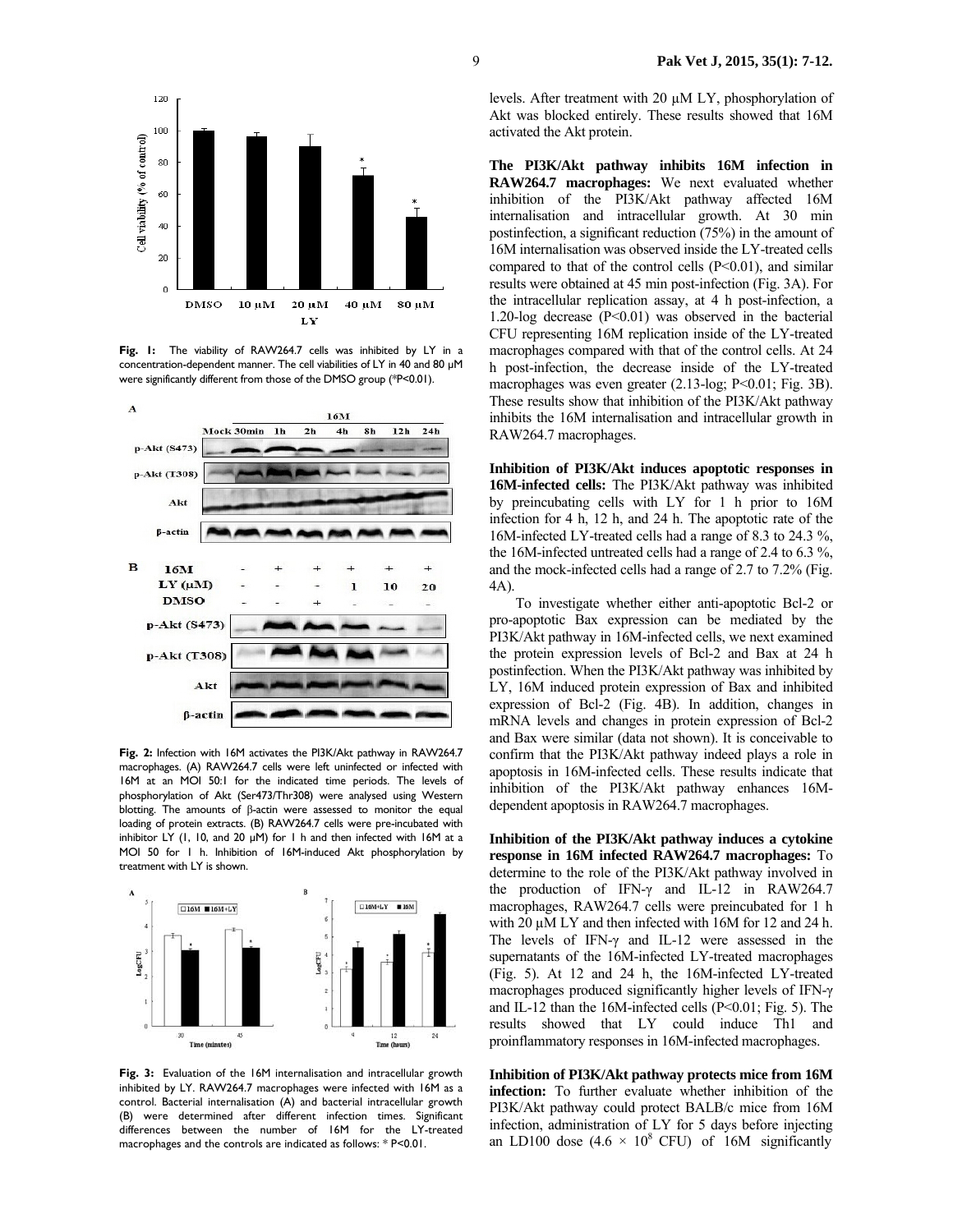

**Fig. 4:** Inhibition of the PI3K/Akt pathway promotes apoptosis caused by 16M infection. (A) RAW264.7 cells were infected with 16M in the absence or presence of LY for 4, 12, or 24 h, then the apoptosis rate was determined using flow cytometry after being dyed with Annexin/PI. Compared with the 16M-infected untreated cells controls, the apoptosis rates of the LY-treated 16M-infected cells were significantly different (\* P<0.01) (B) Compared with the 16Minfected untreated cells, the protein expressions of Bax and Bcl-2 in the LY-treated 16M-infected cells were determined using Western blot analysis at 24 h post infection.



**Fig. 5:** The analysis of IFN-γ and IL-12 secretion was measured using ELISA from the supernatant of the 16M-infected LY-treated cells and the 16M-infected cells at 12 and 24 h postinfection. Significant differences were observed when the 16M-infected LY-treated cells were compared with the 16M-infected cells, indicated as follows:  $*P < 0.01$ .



**Fig. 6:** LY protects BALB/c mice from 16M infection. (A) BALB/c mice were pretreated i.p. with LY for 5 days, as indicated, and then<br>challenged with 4.6 × 10<sup>8</sup> I6M (n = 10). Survival was observed for 10 days. Statistical significance was indicated as P<0.01. (B and C) The numbers of 16M in the spleen and spleen weight were determined (n = 10). (D) Serum concentrations of IFN-γ and IL-12 were determined from infected mice 6 day s post infection (mean  $\pm$  SEM; n = 10). Statistical significance was indicated as \*P<0.01.

improved the survival of the experimental mice compared to that of the control mice given only 16M (Fig. 6A). Improved survival of the LY-treated mice infected with 16M was confirmed by a significant reduction in the bacterial CFU in the spleen and the weight of the spleen 3 and 6 days after injecting  $1 \times 10^6$  CFU of 16M (P<0.01; Fig. 6B and C).

We next examined the levels of IFN-γ and IL-12 in LYtreated mice through the administration of LY for 5 days before injecting  $1 \times 10^6$  CFU of 16M into the animals. At 6 days postinfection, the levels of serum IFN-γ and IL-12 were significantly higher in the LY-treated mice (P<0.01; Fig. 6D). The results showed that PI3K/Akt pathway inhibition in vivo could also induce Th1 and proinflammatory responses and protect mice from 16M infection.

## **DISCUSSION**

*Brucellae* do not possess classic virulence factors, and their virulence is therefore determined by their ability to invade and survive in host cells (Gao *et al*., 2013; Gul *et al*., 2013; 2014; Asif *et al*., 2014). PI3K has been reported to be involved in phagosome trafficking and maturation (Weber *et al*., 2009). Previous studies show that the uptake of *B. abortus* and *B. melitensis* into HeLa and J774.A1 cells were blocked by the PI3K inhibitor wortmannin, which indicates that PI3K plays a role in the entry of smooth *Brucella* strains into cells (Pei *et al*., 2008; Qin *et al*., 2008). However, it is still poorly understood whether the PI3K/Akt pathway regulates 16M internalisation and intracellular growth in RAW264.7 cells. This study demonstrates that 16M activates the PI3K/Akt pathway, and the activation of the PI3K/Akt pathway plays a major role in 16M survival *in vitro* and *in vivo*. In addition, the PI3K/Akt pathway is essential for apoptosis delay in 16M-infected RAW264.7 cells.

PI3K/Akt contributes to an anti-apoptosis strategy and plays a major role in growth factor-promoted cell survival by inhibiting apoptosis signalling depending on cell types (Datta *et al*., 1999; Brunet *et al*., 2001; Mannová and Beretta, 2005). Cellular adhesion to extracellular matrix components may lead to the activation of PI3K, recruitment of Akt to the plasma membrane, Akt phosphorylation, and protection against apoptosis (Datta *et al*., 1999; Cary and Guan, 1999). It has been reported that TNF-a induced phosphorylation of BAD through the PI3K/Akt pathway and that phosphorylated BAD lost its ability to bind to Bcl-XL, which is known to act on mitochondria to block the apoptotic signalling cascade (Green and Reed, 1998). Akt can regulate the activity of molecules of the BCL-2 family, which plays a major role in the release of cytochrome c from the mitochondria (Song *et al*., 2005). The PI3K/Akt pathway may also play a major role in reducing apoptosis by regulating the Bcl-2 family (Takatani *et al*., 2004). Some bacteria, such as *Salmonella enterica*, M*ycobacterium tuberculosis*, and *Escherichia coli*, have also been shown to promote cell survival through the PI3K/Akt pathway (Crane *et al*., 1999; Forsberg *et al*., 2003; Maiti *et al*., 2001). Previous studies have indicated that virulent 16M inhibits apoptosis in macrophages, which promotes *Brucella* survival after the initial killing stage (He *et al*., 2006; Pei *et al*., 2014). In this study, inhibition of the PI3K/Akt pathway induces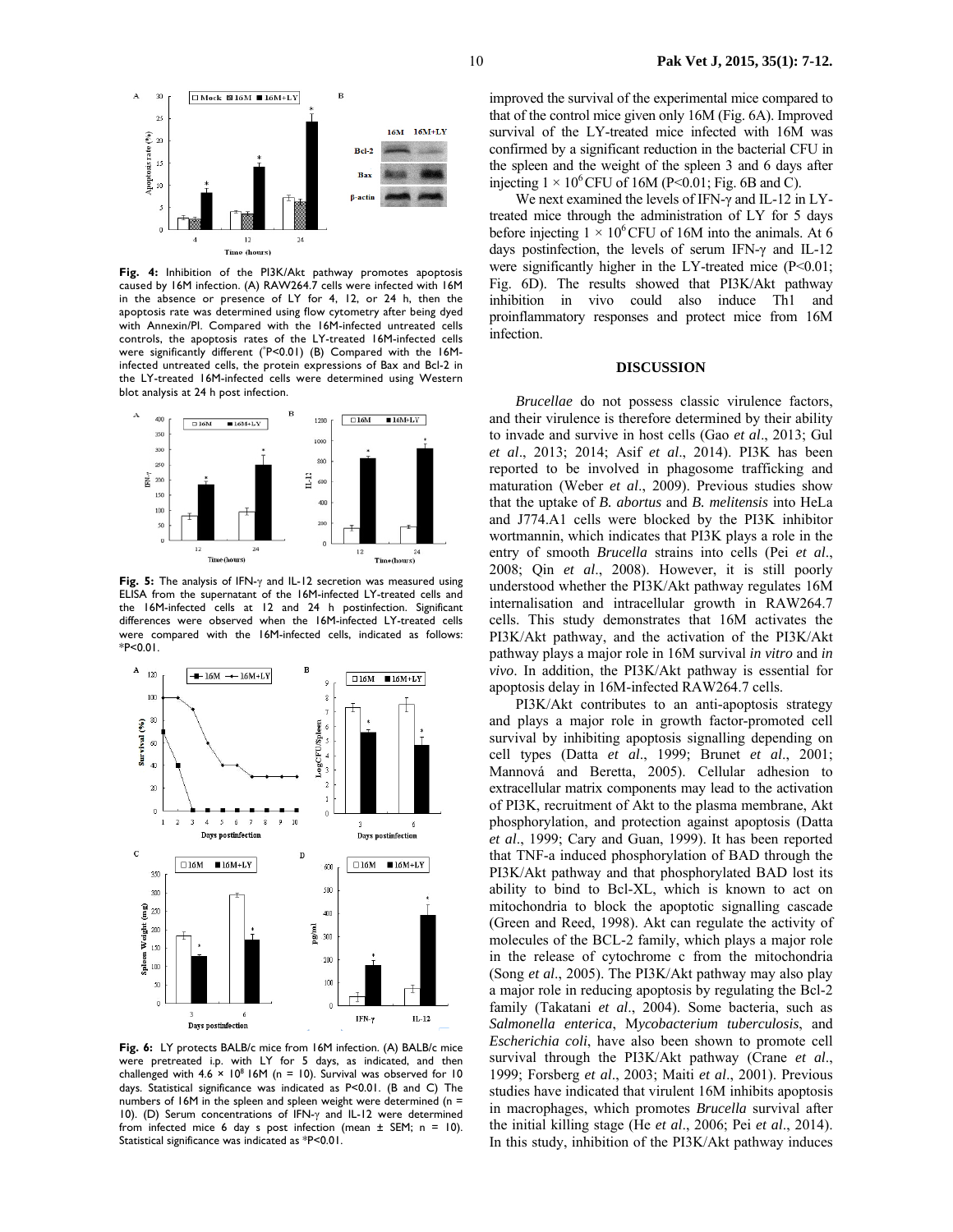The Th1 immune responses characterised by IFN-γ levels are related to the host immune response to *Brucella*, which are activated by vaccines (Zhang *et al*., 2014). Previous studies showed that IFN-γ is a critical cytokine required for macrophage bactericidal activity (Yamasaki *et al*., 2013). IL-12 is a key mediator of cell-mediated immunity and can enhance the immune response against infections. IL-12 can promote Th1 cell responses and inhibit redundant Th2 cell responses (Langrish *et al*., 2004). It has been reported that PI3K signalling negatively regulate IL-12 levels (Ruhland *et al*., 2009), and so we assessed whether the inhibition of the PI3K pathway by LY promotes IL-12 levels in 16M-infected macrophages. Upon the inhibition of the PI3K/Akt pathway, we observed that IFN-γ and IL-12 were significantly unregulated, which enhances the anti-microbial activity of macrophages and is responsible for the decreased survival of 16M in vivo and in vitro.

**Conclusion:** In this study, we demonstrated that the PI3K/Akt signalling pathway activated by 16M infection plays a major role in 16M survival both in vivo and in vitro. The PI3K/Akt pathway also regulates anti-apoptotic responses in RAW264.7 macrophages. Inhibition of the PI3K/Akt pathway enhances Th1 and proinflammatory molecules. Our study may be useful for developing new drugs against *Brucella* infections, including prevention and therapeutic treatment.

**Author's contribution:** Junbo Zhang, Shuanghong Yin, Fei Guo, Zhiqing Li executed the experiment. Chuangfu Chen and Hui Zhang analyzed the data. All authors interpreted the data, critically revised the manuscript for important intellectual contents and approved the final version.

**Acknowledgement:** This work was supported by grants from the National Basic Research Program of China (973 Program) (2010CB530203) and National Twelfth Five-Year Plan for Science & Technology- Support Program (2013BAI05B05) and International Cooperation in Science and Technology (2013DFA32380) and the National Natural Science Foundation of China (31201863, 81360239).

### **REFERENCES**

- Asif M, U Waheed, M Farooq, T Ali and QM Khan, 2014. Frequency of brucellosis in high risk human groups in Pakistan detected through polymerase chain reaction and its comparison with conventional slide agglutination test. Int J Agric Biol, 16: 986-990.
- Bayascas JR and DR Alessi, 2005. Regulation of Akt/PKB Ser473 phosphorylation. Mol Cell, 18: 143-145.
- Brunet A, SR Datta and ME Greenberg, 2001. Transcription-dependent and -independent control of neuronal survival by the PI3K-Akt signaling pathway. Curr Opin Neurobiol, 11: 297-305.
- Cary LA and JL Guan, 1999. Focal adhesion kinase in integrin-mediated signaling. Front Biosci, 4: D102-113.
- Crane JK, S Majumdar and DF 3rd Pickhardt, 1999. Host cell death due to enteropathogenic Escherichia coli has features of apoptosis. Infect Immun, 67: 2575-2584.
- Datta SR, A Brunet and ME Greenberg, 1999. Cellular survival: a play in three Akts. Genes Dev, 13: 2905-2927.
- Forsberg M, R Blomgran, M Lerm, E Särndahl, SM Sebti, A Hamilton, O Stendahl and L Zheng, 2003. Differential effects of invasion by and phagocytosis of Salmonella typhimurium on apoptosis in human macrophages: potential role of Rho-GTPases and Akt. J Leukoc Biol, 74: 620-629.
- Gao G, Y Wang, Z Chen, X Xu and J Xu, 2013. *Brucella* virulence mechanisms and implications in novel vaccines and drugs. Crit Rev Eukaryot Gene Expr, 23: 49-64.
- Godfroid J, A Cloeckaert, JP Liautard, S Kohler, D Fretin, K Walravens, B Garin-Bastuji and JJ Letesson, 2005. From the discovery of the Malta fever's agent to the discovery of a marine mammal reservoir, *brucellosis* has continuously been a re-emerging zoonosis. Vet Res, 36: 313-326.
- Green DR and JC Reed, 1998. Mitochondria and apoptosis. Science, 281: 1309-1312.
- Gul ST, A Khan, F Rizvi and I Hussain, 2014. Sero-prevalence of brucellosis in food animals in the Punjab, Pakistan. Pak Vet J, 34: 454-458.
- Gul ST, A Khan, M Ahmad and I Hussain, 2013. Seroprevalence of brucellosis and associated hemato-biochemical changes in Pakistani horses. Pak J Agric Sci, 50: 745-750.
- Hamdy ME, SM El-Gibaly and AM Montasser, 2002. Comparison between immune responses and resistance induced in BALB/c mice vaccinated with RB51 and Rev.1 vaccines and challenged with *Brucella melitensis* bv. 3. Vet Microbiol, 88: 85-94.
- He Y, S Reichow, S Ramamoorthy, X Ding, R Lathigra, JC Craig, BW Sobral, GG Schurig, N Sriranganathan and SM Boyle, 2006. *Brucella melitensis* triggers time-dependent modulation of apoptosis and down-regulation of mitochondrion-associated gene expression in mouse macrophages. Infect Immun, 74: 5035-5046.
- Iqbal Z, H Jamil, ZI Qureshi, M Saqib, LA Lodhi, MS Waqas and M Safdar, 2013. Seroprevalence of ovine brucellosis by modified Rose Bengal test and ELISA in Southern Punjab, Pakistan. Pak Vet J, 33: 455-457.
- Kitamura Y, M Koide, Y Akakabe, K Matsuo, Y Shimoda, Y Soma, T Ogata, T Ueyama , S Matoba, H Yamada and K Ikeda, 2014. Manipulation of cardiac phosphatidylinositol 3-kinase (PI3K)/Akt signaling by apoptosis regulator through modulating IAP expression (ARIA) regulates cardiomyocyte death during doxorubicin-induced cardiomyopathy. J Biol Chem, 289: 2788-2800.
- Langrish CL, BS McKenzie, NJ Wilson, R de Waal Malefyt, RA Kastelein and DJ Cua, 2004. IL-12 and IL-23: master regulators of innate and adaptive immunity. Immunol Rev, 202: 96-105.
- Maiti D, A Bhattacharyya and J Basu, 2001. Lipoarabinomannan from Mycobacterium tuberculosis promotes macrophage survival by phosphorylating Bad through a phosphatidylinositol 3-kinase/Akt pathway. J Biol Chem, 276: 329-333.
- Mannová P and L Beretta, 2005. Activation of the N-Ras-PI3K-AktmTOR pathway by hepatitis C virus: control of cell survival and viral replication. J Virol, 79: 8742-8749.
- Pei J, JE Turse and TA Ficht, 2008. Evidence of *Brucella* abortus OPS dictating uptake and restricting NF-kappa B activation in murine macrophages. Microbes Infect, 10: 582-590.
- Pei J, M Kahl-McDonagh and TA Ficht, 2014. *Brucella* dissociation is essential for macr-ophage egress and bacterial dissemination. Front Cell Infect Microbiol, 4: 23.
- Qin QM, J Pei, V Ancona, BD Shaw, TA Ficht and P de Figueiredo, 2008. RNAi screen of endoplasmic reticulum-associated host factors reveals a role for IRE1alpha in supporting *Brucella* replication. PLoS Pathog, 4: e1000110.
- Ruhland A and PE Kima, 2009. Activation of PI3K/Akt signaling has a dominant negative effect on IL-12 production by macrophages infected with Leishmania amazonens is promastigotes. Exp Parasitol, 122: 28-36.
- Smith JA, M Khan, DD Magnani, JS Harms, M Durward, GK Radhakrishnan, YP Liu and Splitter GA, 2013. *Brucella* induces an unfolded protein response via TcpB that supports intracellular replication in macrophages. PLoS Pathog, 9: e1003785.
- Song G, G Ouyang and S Bao, 2005. The activation of Akt/PKB signaling pathway and cell survival. J Cell Mol Med, 9: 59-71.
- Sun M, P Hillmann, BT Hofmann, JR Hart, PK Vogt, 2010. Cancerderived mutations in the regulatory subunit p85alpha of phosphoinositide 3-kinase function through the catalytic subunit p110alpha. Proc Natl Acad Sci USA, 107: 15547-15552.
- Takatani T, K Takahashi, Y Uozumi, T Matsuda, T Ito, Y SW Schaffer, Fujio and J Azuma, 2004. Taurine prevents the ischemia-induced